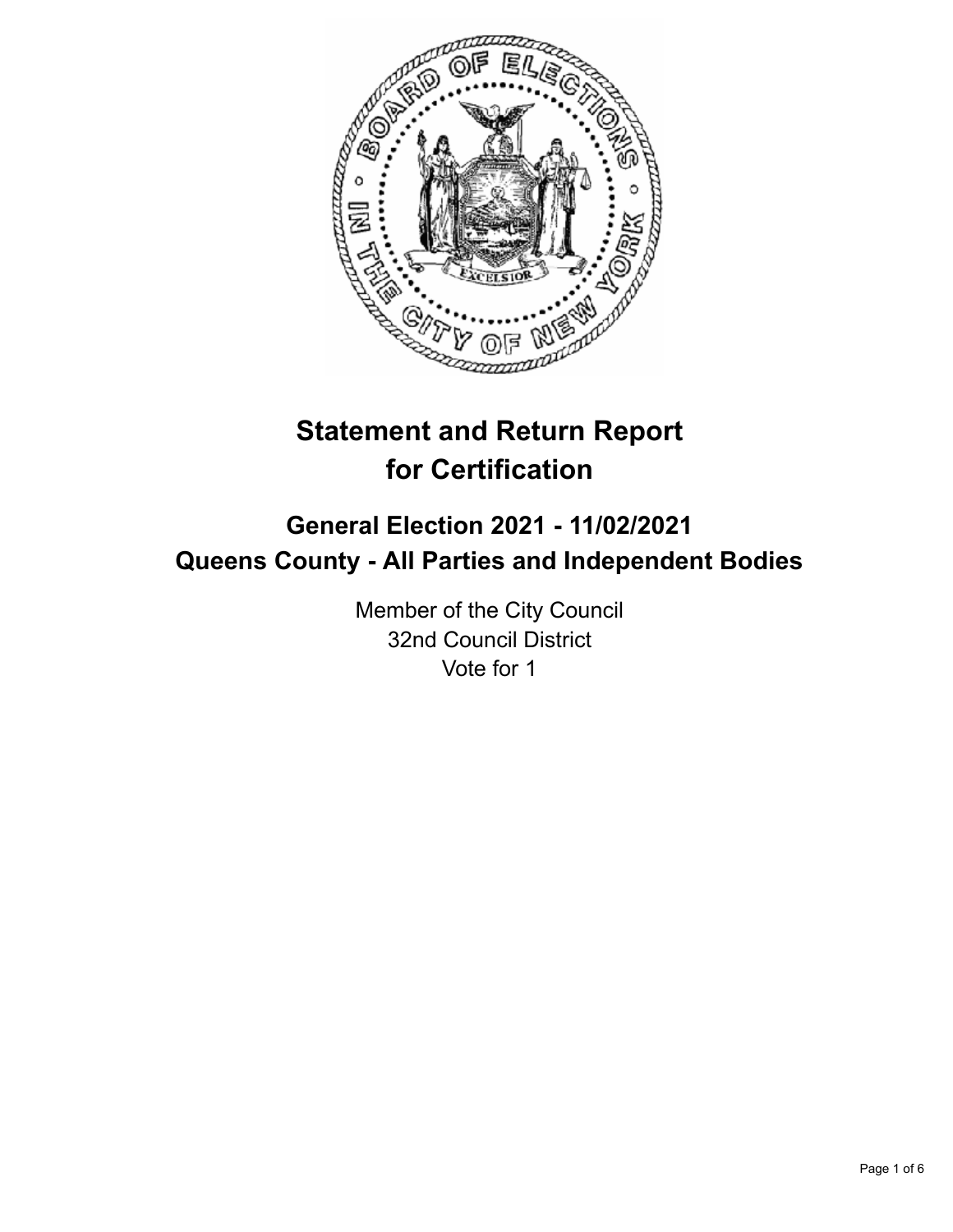

### **Assembly District 23**

| <b>PUBLIC COUNTER</b>                                    | 18,843           |
|----------------------------------------------------------|------------------|
| <b>MANUALLY COUNTED EMERGENCY</b>                        | 0                |
| ABSENTEE / MILITARY                                      | 1,065            |
| <b>AFFIDAVIT</b>                                         | 171              |
| <b>Total Ballots</b>                                     | 20,079           |
| Less - Inapplicable Federal/Special Presidential Ballots | 0                |
| <b>Total Applicable Ballots</b>                          | 20,079           |
| FELICIA SINGH (DEMOCRATIC)                               | 4,960            |
| JOANN ARIOLA (REPUBLICAN/SAVE OUR CITY)                  | 13,035           |
| JOANN ARIOLA (CONSERVATIVE)                              | 1,430            |
| KENICHI WILSON (COMMUNITY FIRST)                         | 153              |
| ALTON MADDOX (WRITE-IN)                                  | 1                |
| ANDREW FALZON (WRITE-IN)                                 | 1                |
| AUDREY PHEFFER (WRITE-IN)                                | 1                |
| DONALD J. TRUMP (WRITE-IN)                               | 1                |
| JESSICA SORATOVSKY (WRITE-IN)                            | 1                |
| JOHN DONOHUE (WRITE-IN)                                  | 1                |
| JOSEPH M. MCDERMOTT (WRITE-IN)                           | 1                |
| MARGARET A. WAGNER (WRITE-IN)                            | $\overline{7}$   |
| MICHAEL AMMIRABLE (WRITE-IN)                             | 1                |
| PETER MCMANUS (WRITE-IN)                                 | 1                |
| PHIL MCMANUS (WRITE-IN)                                  | $\boldsymbol{2}$ |
| PHILIP A MCMANUS (WRITE-IN)                              | 1                |
| PHILIP MCMANUS (WRITE-IN)                                | 4                |
| RICHARD J AMANNA (WRITE-IN)                              | 1                |
| THOMAS SULLIVAN (WRITE-IN)                               | 1                |
| UNATTRIBUTABLE WRITE-IN (WRITE-IN)                       | 1                |
| UNCOUNTED WRITE-IN PER STATUTE (WRITE-IN)                | 1                |
| <b>Total Votes</b>                                       | 19,605           |
| Unrecorded                                               | 474              |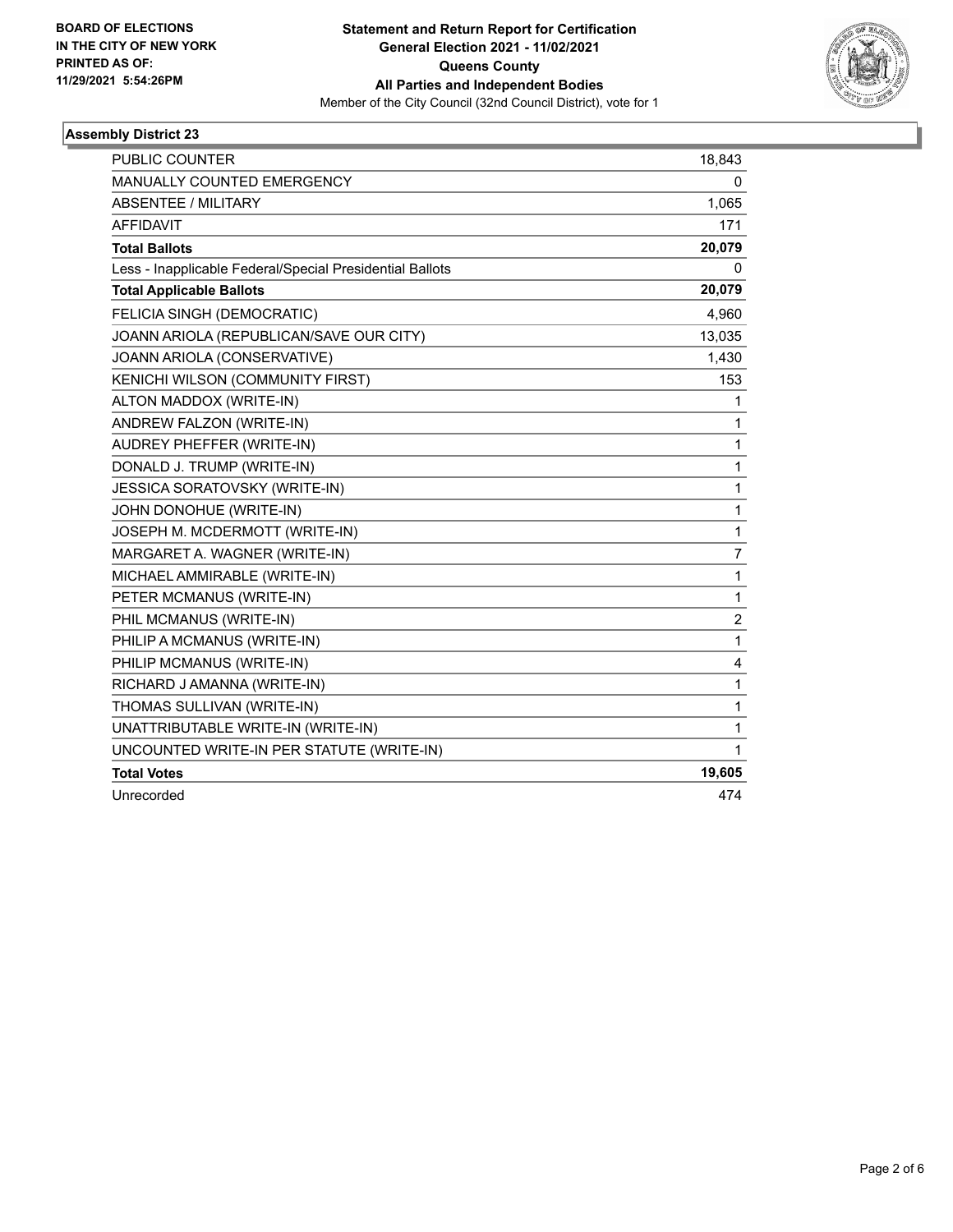

### **Assembly District 28**

| PUBLIC COUNTER                                           | 943          |
|----------------------------------------------------------|--------------|
| <b>MANUALLY COUNTED EMERGENCY</b>                        | 0            |
| <b>ABSENTEE / MILITARY</b>                               | 52           |
| AFFIDAVIT                                                | 4            |
| <b>Total Ballots</b>                                     | 999          |
| Less - Inapplicable Federal/Special Presidential Ballots | 0            |
| <b>Total Applicable Ballots</b>                          | 999          |
| <b>FELICIA SINGH (DEMOCRATIC)</b>                        | 488          |
| JOANN ARIOLA (REPUBLICAN/SAVE OUR CITY)                  | 415          |
| JOANN ARIOLA (CONSERVATIVE)                              | 52           |
| KENICHI WILSON (COMMUNITY FIRST)                         | 14           |
| ALEDA GAGARIN (WRITE-IN)                                 | 1            |
| MICHELLE GEBRAIL (WRITE-IN)                              | 3            |
| RUBEN CRUZ (WRITE-IN)                                    | $\mathbf{1}$ |
| <b>Total Votes</b>                                       | 974          |
| Unrecorded                                               | 25           |

#### **Assembly District 31**

| 899 |
|-----|
| 0   |
| 90  |
| 5   |
| 994 |
| 0   |
| 994 |
| 547 |
| 364 |
| 45  |
| 10  |
| 1   |
| 967 |
| 27  |
|     |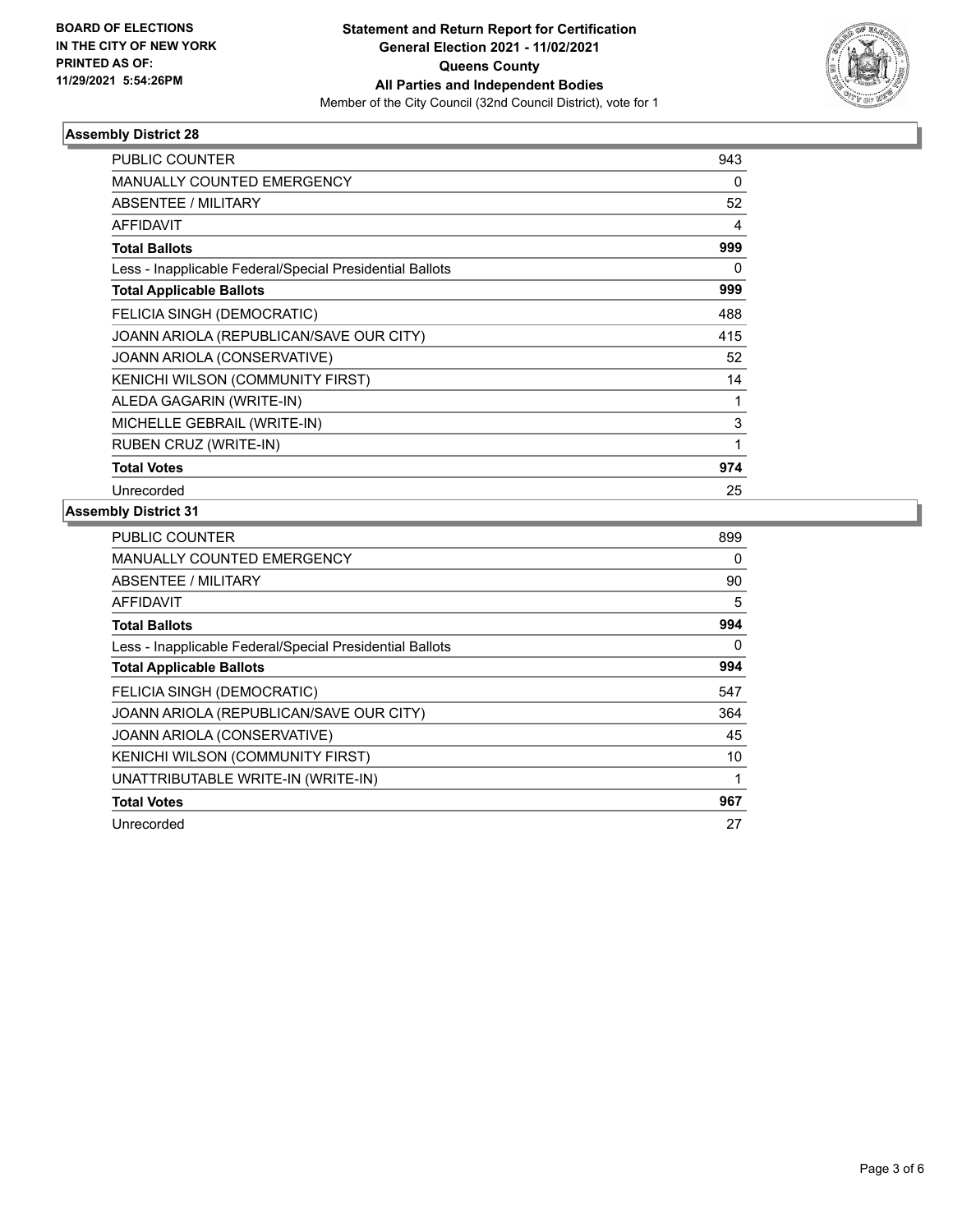

### **Assembly District 38**

| PUBLIC COUNTER                                           | 3,880          |
|----------------------------------------------------------|----------------|
| <b>MANUALLY COUNTED EMERGENCY</b>                        | 0              |
| <b>ABSENTEE / MILITARY</b>                               | 276            |
| <b>AFFIDAVIT</b>                                         | 17             |
| <b>Total Ballots</b>                                     | 4,173          |
| Less - Inapplicable Federal/Special Presidential Ballots | 0              |
| <b>Total Applicable Ballots</b>                          | 4,173          |
| FELICIA SINGH (DEMOCRATIC)                               | 2,327          |
| JOANN ARIOLA (REPUBLICAN/SAVE OUR CITY)                  | 1,402          |
| JOANN ARIOLA (CONSERVATIVE)                              | 167            |
| KENICHI WILSON (COMMUNITY FIRST)                         | 106            |
| JAVIN RIVERA (WRITE-IN)                                  | 1              |
| RUBEN CRUZ (WRITE-IN)                                    | $\overline{c}$ |
| UNATTRIBUTABLE WRITE-IN (WRITE-IN)                       | 4              |
| <b>Total Votes</b>                                       | 4,009          |
| Unrecorded                                               | 164            |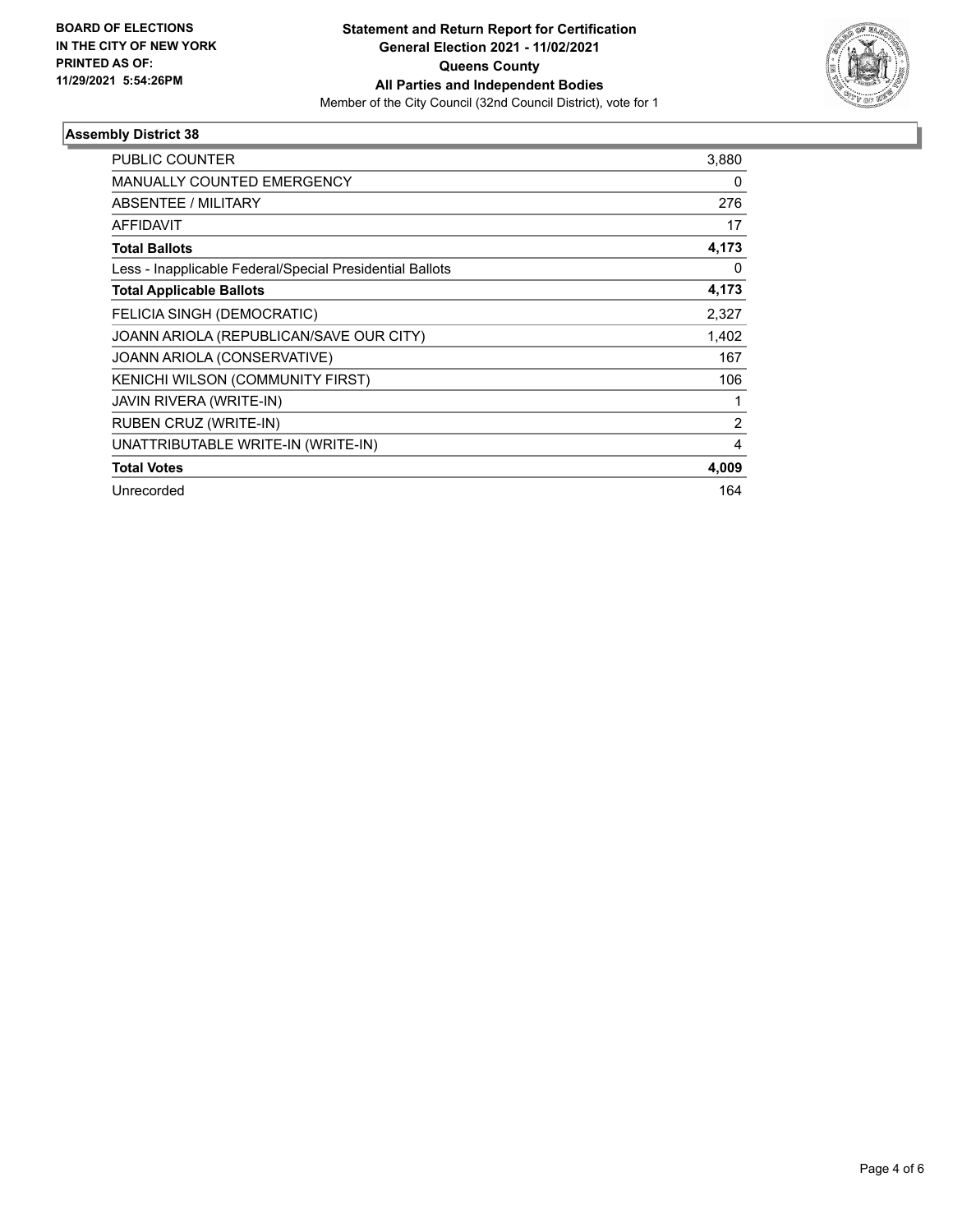

### **Total for Member of the City Council (32nd Council District) - Queens County**

| PUBLIC COUNTER                                           | 24,565                  |
|----------------------------------------------------------|-------------------------|
| MANUALLY COUNTED EMERGENCY                               | 0                       |
| ABSENTEE / MILITARY                                      | 1,483                   |
| AFFIDAVIT                                                | 197                     |
| <b>Total Ballots</b>                                     | 26,245                  |
| Less - Inapplicable Federal/Special Presidential Ballots | 0                       |
| <b>Total Applicable Ballots</b>                          | 26,245                  |
| FELICIA SINGH (DEMOCRATIC)                               | 8,322                   |
| JOANN ARIOLA (REPUBLICAN/SAVE OUR CITY)                  | 15,216                  |
| JOANN ARIOLA (CONSERVATIVE)                              | 1,694                   |
| KENICHI WILSON (COMMUNITY FIRST)                         | 283                     |
| ALEDA GAGARIN (WRITE-IN)                                 | 1                       |
| ALTON MADDOX (WRITE-IN)                                  | 1                       |
| ANDREW FALZON (WRITE-IN)                                 | 1                       |
| AUDREY PHEFFER (WRITE-IN)                                | $\mathbf{1}$            |
| DONALD J. TRUMP (WRITE-IN)                               | 1                       |
| JAVIN RIVERA (WRITE-IN)                                  | 1                       |
| JESSICA SORATOVSKY (WRITE-IN)                            | 1                       |
| JOHN DONOHUE (WRITE-IN)                                  | 1                       |
| JOSEPH M. MCDERMOTT (WRITE-IN)                           | $\mathbf{1}$            |
| MARGARET A. WAGNER (WRITE-IN)                            | 7                       |
| MICHAEL AMMIRABLE (WRITE-IN)                             | 1                       |
| MICHELLE GEBRAIL (WRITE-IN)                              | 3                       |
| PETER MCMANUS (WRITE-IN)                                 | 1                       |
| PHIL MCMANUS (WRITE-IN)                                  | $\overline{\mathbf{c}}$ |
| PHILIP A MCMANUS (WRITE-IN)                              | $\mathbf{1}$            |
| PHILIP MCMANUS (WRITE-IN)                                | 4                       |
| RICHARD J AMANNA (WRITE-IN)                              | 1                       |
| RUBEN CRUZ (WRITE-IN)                                    | 3                       |
| THOMAS SULLIVAN (WRITE-IN)                               | 1                       |
| UNATTRIBUTABLE WRITE-IN (WRITE-IN)                       | 6                       |
| UNCOUNTED WRITE-IN PER STATUTE (WRITE-IN)                | 1                       |
| <b>Total Votes</b>                                       | 25,555                  |
| Unrecorded                                               | 690                     |